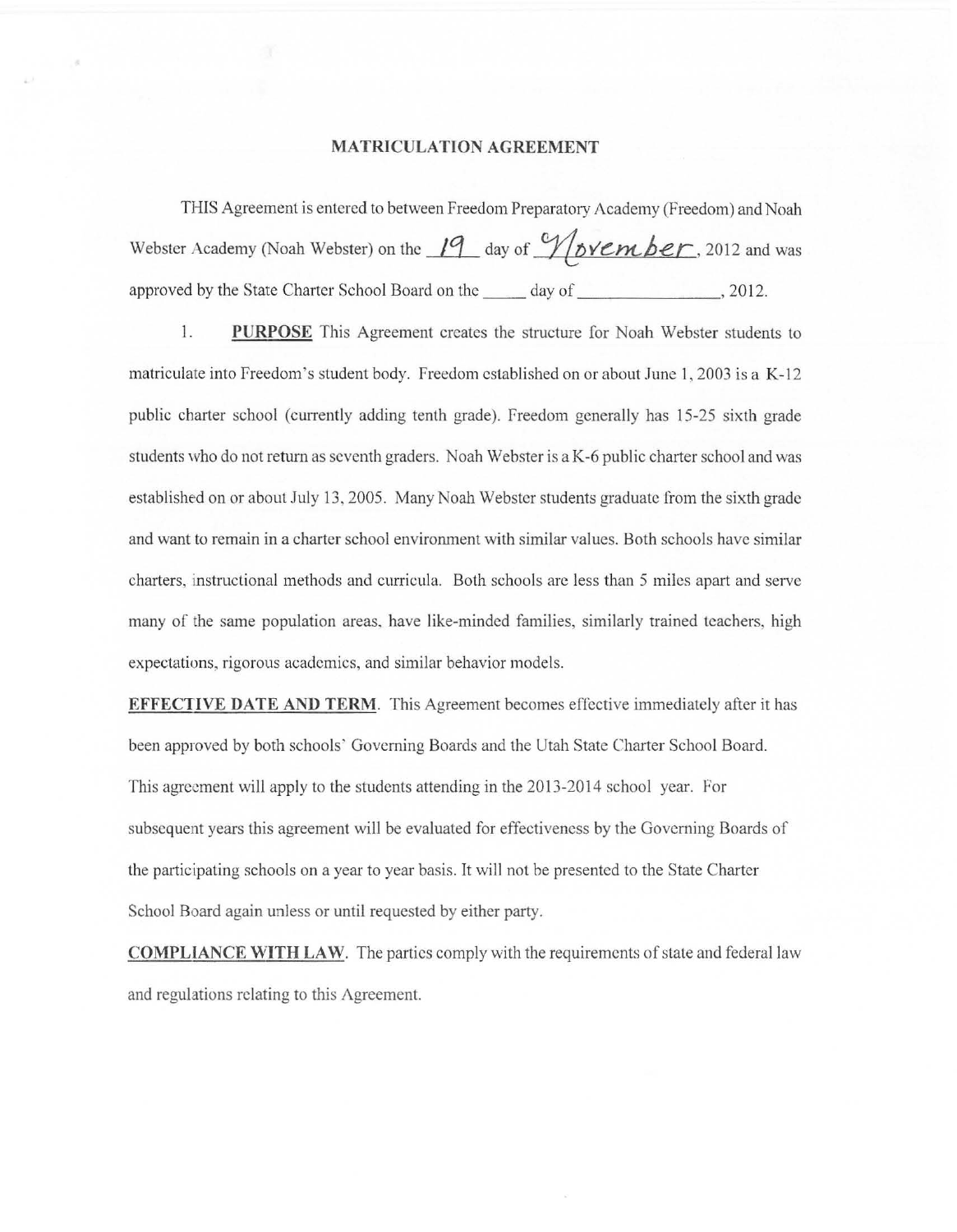**MATRICULATION** Beginning January 1<sup>st</sup> until the lottery deadline, Freedom allows its students to enroll for the next school year. Once enrolled, a student need not enter the lottery to attend Freedom for the following year.

- a. During the enrollment period, Freedom will guarantee ten (10) seventh grade seats, for Noah Webster students matriculating from the sixth grade in the current school year.
- b. If there are more than ten seventh grade seats available, Freedom will reserve up to 50% of the available scats for Noah Webster students matriculating in the current school year.
- c. If there are more Noah Webster students applying for matriculation than Freedom seventh grade seats available, Freedom will hold a separate lottery for Noah Webster students to determine which students will be enrolled into Freedom seventh grade in the next school year. Any students not enrolled by the separate lottery will be entered into the regular lottery.
- d. By May 1 of each year any reserved seats not fil led by Noah Webster students, after exhausting lottery lists, will revert back to Freedom for its use.
- c. If any of the enrolled Noah Webster students do not attend freedom, then their seats will be available first to Noah Webster students on the waiting list and next to any other interested students.
- f. Noah Webster students wishing to attend Freedom must meet the following criteria:
	- 1. Have attended a charter school at least two full years, the last full year at Noah Webster.
	- 2. Maintain grades at or above a "C" in all K-6 core classes. All students with IEP's